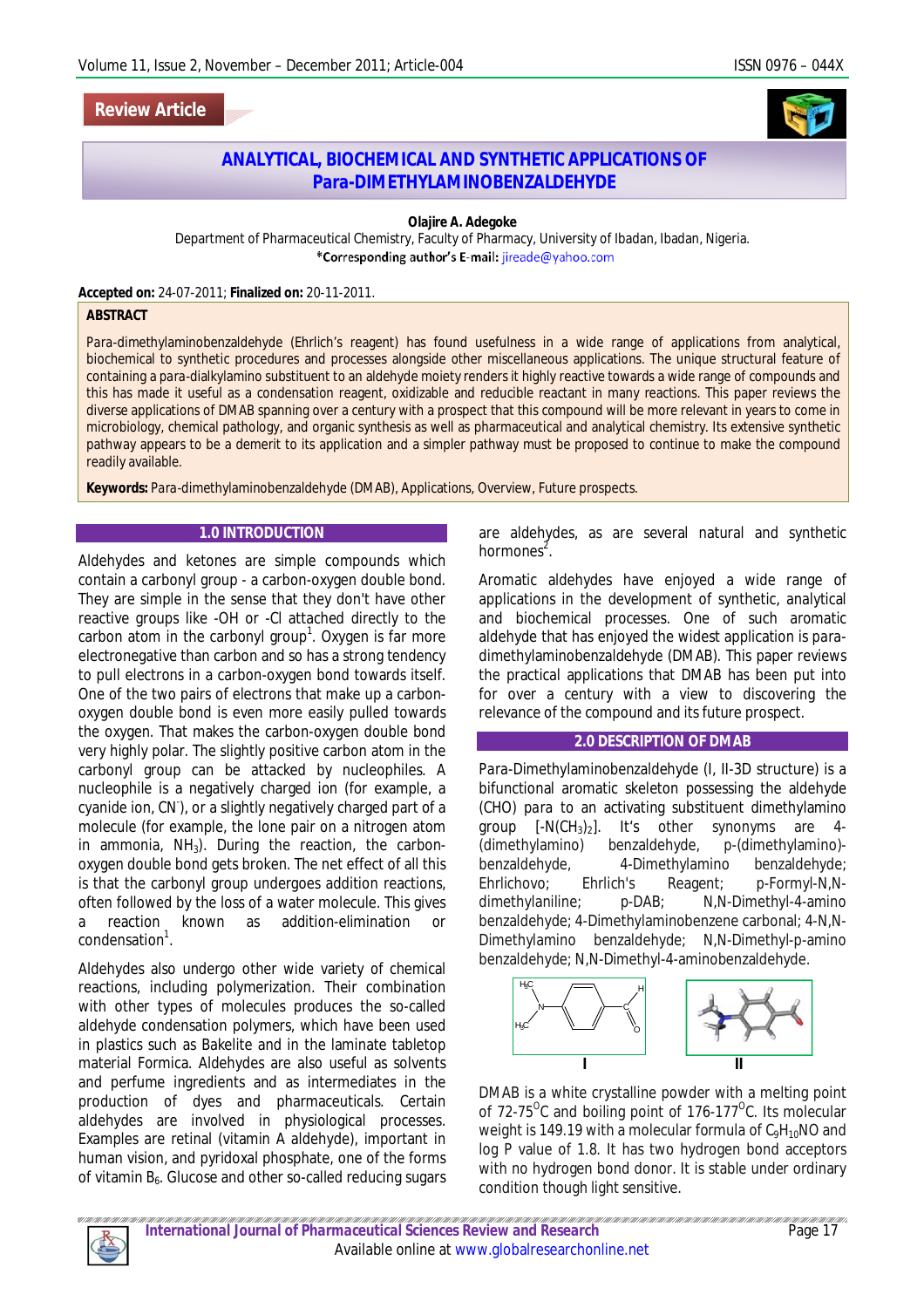### **2.1 Synthesis of** *p***-Dimethylaminobenzaldehyde**

The most satisfactory method for the preparation of *p*dimethylaminobenzaldehyde is the condensation of dimethylaniline, formaldehyde and *p*-nitrosodimethyl aniline, followed by hydrolysis, a method for which details have been perfected<sup>3</sup>. This synthetic pathway is shown in Figure 1. In a modification of this popular procedure, Ingvaldsen and Bauman<sup>4</sup> proposed that since an excess of the nitroso body is used, the second molecule of aldehyde is partially converted into the benzylidene body, the procedure is modified in several respects. The crude aldehyde is purified by distillation in a partial vacuum.





### **2.2 Peculiar Structural features of** *p***-Dimethylamino benzaldehyde**

DMAB possesses some peculiar structural features which might account for its applicability in a wide range of reactions and processes. 4-Dimethylaminobenzaldehyde is a *para*-substituted benzene derivative with a donor– aromatic–acceptor structure. This facilitates the contribution of two resonance forms to the electronic ground state (the neutral benzenoid structure and the zwitterionic quinonoid structure with a negative charge centred on the oxygen and a positive charge centred on the nitrogen)<sup>5</sup>. This electronic property coupled with three possible attachment points of DMAB to a surface provides a complex molecule-surface system. In an attempt to understand the DMAB-surface interaction, gold nanoparticles were utilized<sup>6</sup>. Absorption spectra collected for samples in aerobic and anaerobic conditions show that gold nanoparticles in an aqueous medium in the presence of dissolved oxygen catalyze the oxidation of 4-(dimethylamino)benzaldehyde to 4- (dimethylamino)benzoic acid in the pH range 2.6–11.7. GC and GC–MS results show that at acidic pH the only additional product is 4-(methylamino) benzoic acid whereas at basic pH a variety of by-products are formed. The 15 nm diameter gold particles employed are much larger than the gold particle diameters typically used for CO oxidation.

In a study of the lowest triplet of the intramolecular charge-transfer process using DMAB as a probe, the molecule was discovered not to have a pronounced charge transfer character in apolar solvents, since the

rotation of the dimethylamino group will lead to important volume contraction<sup>7</sup>.

Absorption and steady-state and time-resolved emission studies of DMAB in aqueous α-cyclodextrin (α-CD) solutions have been reported. The twisted intramolecular charge transfer (TICT) emission is extremely poor in pure water, but is greatly enhanced upon complexation with  $\alpha$ -CD. The cavity size of α -CD is insufficient to encapsulate the entire fluorophore; rather it embeds DMAB only partially, keeping the dimethylamino group open in bulk water. The enhancement in the TICT emission is attributed to the reduced polarity provided by the CD environment<sup>8</sup>. The twisted motion is illustrated in Figure 2.



**Figure 2:** Twisting motion of DMAB in α-cyclodextrin (ref 8)

On forming semicarbazones, Trzesowska<sup>9</sup> showed on the basis of quantum mechanical calculations the availability of the imine nitrogen atom for bonding with molecular species thereby attesting to the wide applicability of these derivatives of DMAB. Thus, the imine nitrogen atom in compound of configuration E around CAN bond is likely not to be involved in semicarbazone–receptor interactions. Change of configuration leads to differences in the availability of electron donor atom. The rotation energy barrier is small and it is mostly related to energy of intramolecular hydrogen-bond break. The molecular structure of *p*-dimethylaminobenzaldehyde semi carbazone is shown in Figure 3.



**Figure 3:** The molecular structure of *p*dimethylaminobenzaldehyde semicarbazone. The displacement ellipsoids are drawn at 50% probability level (ref 9)

The heat capacities of p-dimethylaminobenzaldehyde were measured between 80 and 360 K by Meng et al <sup>10</sup> with a small sample automated adiabatic calorimeter. The thermodynamic parameters of solid-liquid phase transition were also obtained. The melting point, enthalpy and entropy of fusion of this compound were determined to be 346.15 K, 19.07 kJ mol<sup>-1</sup> and 55.08 J mol<sup>-1</sup> K<sup>-1</sup>, respectively.

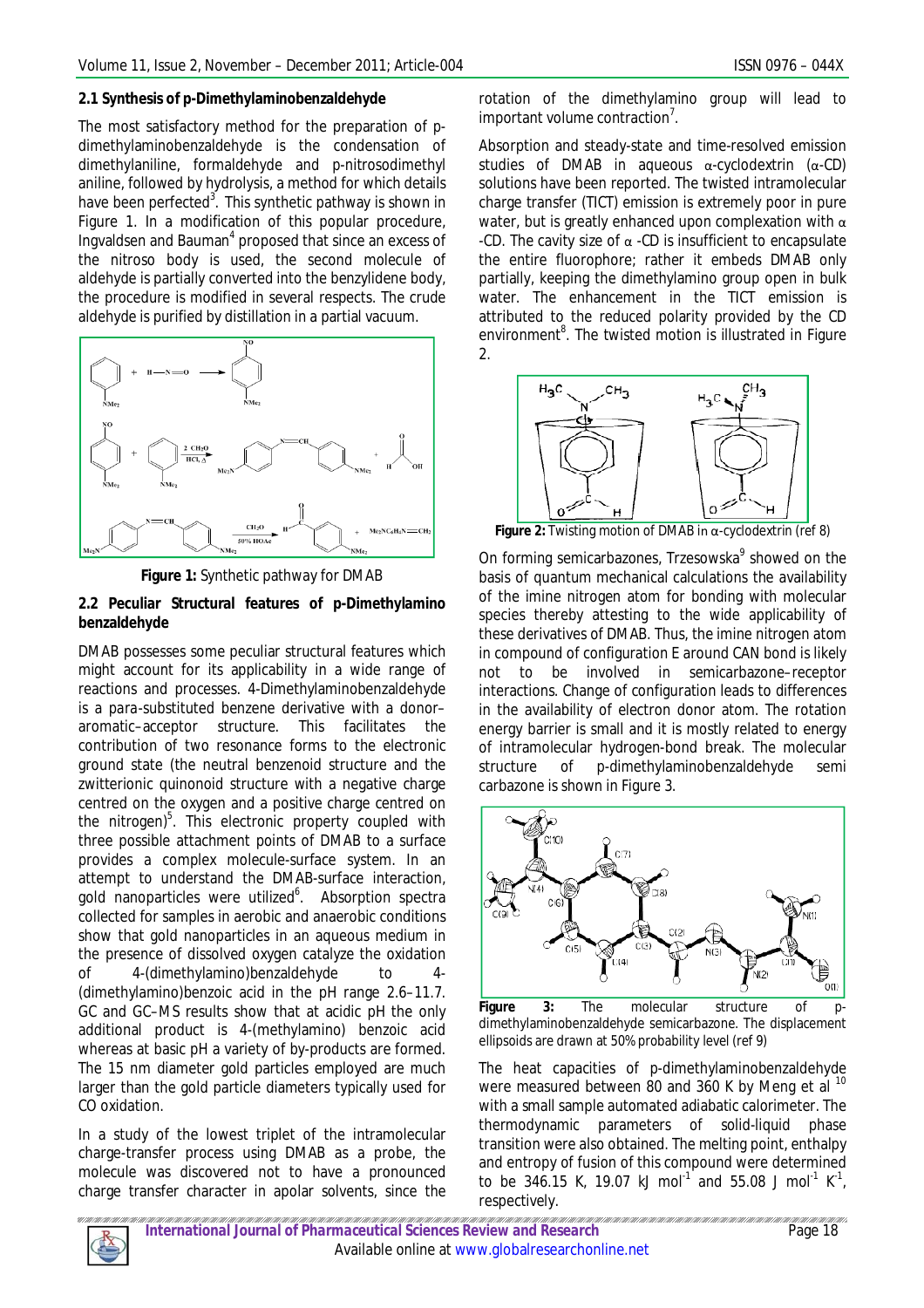### **3.0 REPORTED APPLICATIONS OF P-DIMETHYLAMINOBENZALDEHYDE (DMAB)**

Based on the above considered peculiar structural features of DMAB, several applications have been reported for this compound. This section of this review report chronicles the diverse applications of this important derivative of benzaldehyde.

# **3.1 Analytical Applications**

The analytical applications of DMAB comprise its utilization for the determination of a wide range of substances notably among which are pharmaceuticals (inorganic and organic), bioactive substances and nanomaterials. In the applications of DMAB as an analytical reagent, use is made of its peculiar properties of forming condensation products, the ability of its aldehyde moiety being reduced to the alcohol or oxidized to the carboxylic acid.

# *3.1.1 Spectrophotometric methods*

DMAB has been adopted solely or in combination with some reagents for the spectrophotometric analyses of pharmaceuticals.

A simple, accurate and sensitive spectrophotometric method has been developed and validated for determination of  $H_2$ -receptor antagonists: cimetidine, famotidine, nizatidine and ranitidine hydrochloride. The method was based on the oxidation of these drugs with cerium (IV) in presence of perchloric acid and subsequent measurement of the excess Ce (IV) by its reaction with DMAB to give a red colored product ( $λ<sub>max</sub>$  at 464 nm). The decrease in the absorption intensity of the colored product (*ΔA*), due to the presence of the drug was correlated with its concentration in the sample solution. The results obtained by the proposed method were comparable with those obtained by the official methods<sup>11</sup>. Adegoke and Balogun also reported the spectrophotometric determination of three quinolones (ciprofloxacin, sparfloxacin and perfloxacin) using Ce (IV) with determination of excess oxidant by a reddish-brown colour formation with DMAB with good reproducibility and accuracy<sup>12</sup>. In both cases, the ability of excess unreacted Ce (IV) to oxidise DMAB is adopted.

In another application of DMAB, bopindolol was determined. In the proposed procedure, the determination of bopindolol using a sequential injection technique (SIA) with spectrophotometric detection at 560 nm is described. The new method of determination is based on the color reaction of the indole group in the molecule of bopindolol with DMAB (Ehrlich's reagent) in acidic medium with production of a violet water-soluble complex. The selectivity of the proposed method of determination was tested in the presence of seven interfering substances from the group of β-blockers with good results. The interference effect was observed only in the presence of pindolol. Obtained results were compared with conventional HPLC method both analytical techniques were in good agreement $^{13}$ .

The color reaction of indole alkaloids with the DMAB/iron (III) chloride reagent suitable for the assay of various formulations of pharmaceuticals has been widely reported<sup>14-20</sup>.

The spectrophotometric detection of 7-aminocephalo sporanic acid (7-ACA) is possible through imine formation of its amino functionality with DMAB  $21$ . This kind of derivatization was originally developed for the detection of 6-aminopenicillic acid<sup>22, 23</sup>. It has also been applied to the determination of 7-ACA<sup>24, 25</sup> and 7-amino desacetoxycephalosporanic acid<sup>26, 27</sup> after cleavage of their respective glutaryl derivatives.

The herbicide, isoproturon, has been determined spectrophotometrically using DMAB with good accuracy though methanolic NaOH was used for hydrolysis which was criticized by later studies<sup>28</sup>.

DMAB has also been used in inductively coupled plasma mass spectrometry (ICP-MS) and inductively coupled plasma atomic emission spectrometry (ICP-AES) which have been introduced and applied in analytical chemistry. In particular, DMAB is used in the preconcentration steps thus detection limits for ICP-MS and ICP-AES are at the very low ng/L and ng/ml, respectively, which may be useful for the determination of trace metals in real samples<sup>29</sup>.

The rate of condensation of DMAB and other aromatic aldehydes with 5-*N-*benzoylamino-1, 3, 4-thiadiazole-2 acetonitrile has been studied and applied to the spectrophotometric determination of these aldehydes $^{\rm 30}.$ 

Another set of spectrophotometric applications of DMAB include the formation of Schiff bases. The Schiff bases are formed by the condensation of the aldehyde functional with amino donors and since this extends electronic conjugation many of the Schiff bases are brilliantly colored and are used for the spectrophotometric determination of the amino donors. Thus 6-APA and 6- ACA (Figure 4) have been determined spectrophotometrically in the presence of sodium dodecyl sulphate micelles *via* the formation of Schiff bases $^{31}$ ,  $^{32}$ . Secnidazole has also been determined spectrophotometrically through Schiff base formation with DMAB with measurement made at 494 nm yielding good accuracy and reproducibility<sup>33</sup>. Hydralazine has also been determined using Schiff base formation with DMAB with good accuracy and reproducibility. The calibration range obtained with the DMAB method was particularly described as been better than previously adopted methods<sup>34</sup>. The Schiff base produced with hydralazine is shown in Figure 5. Ceftiofur has also been determined through a condensation reaction with DMAB  $35$ . A Schiff base formed between DMAB and sulphanilamide has been applied as acid-base indicator which represents a major departure from previously known applications of Schiff bases as they are often regarded as unstable to be so utilized in acid-base titrations<sup>36</sup>. Hydrazine derivatives supported on resin have been determined using DMAB in alkaline media<sup>37</sup>. Benzocaine is well known as an insoluble

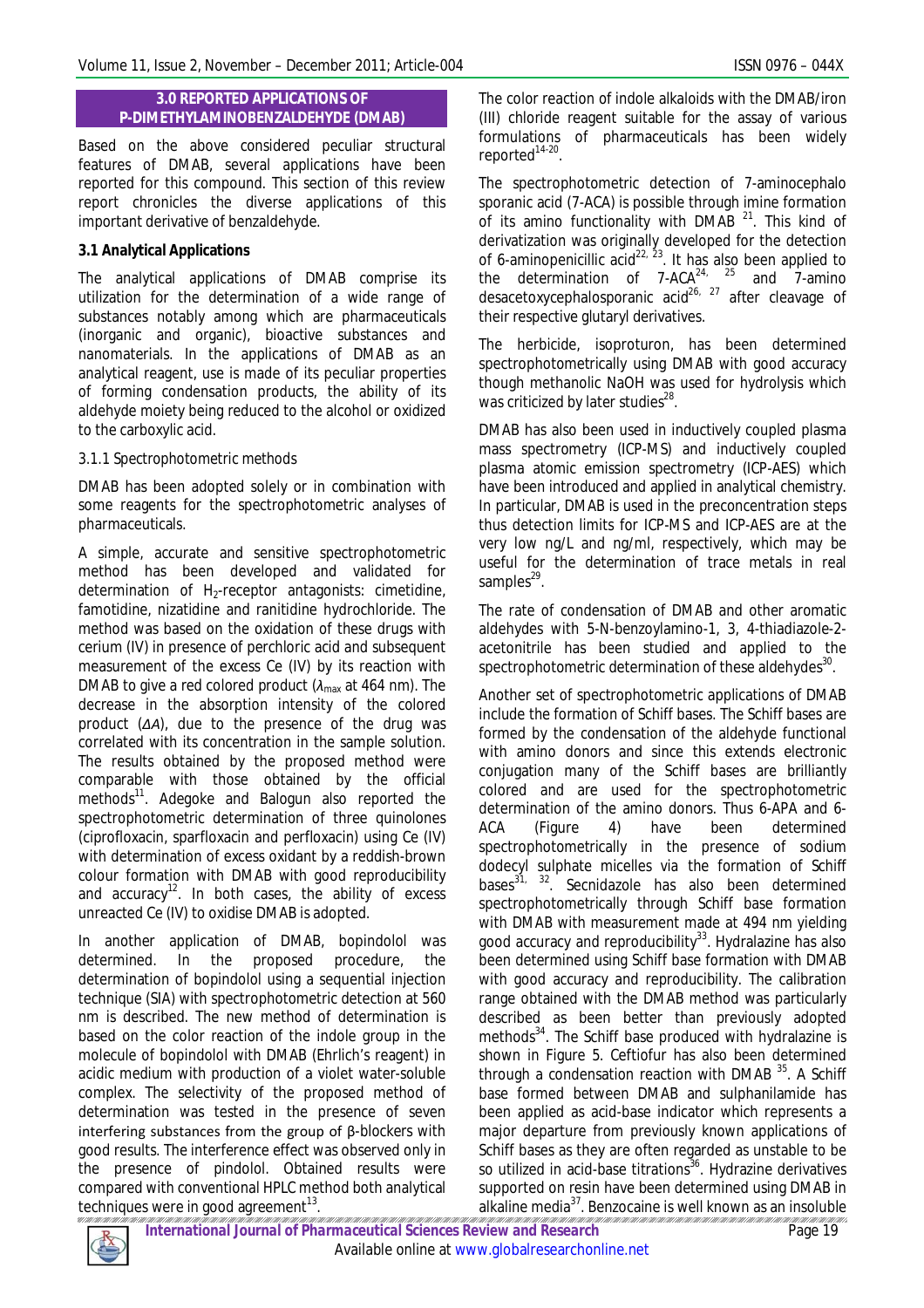substrate in water. Therefore, its physical and analytical treatments in the presence of surfactant may allow organic solvents to be replaced by aqueous surfactants solutions. The effect of the presence of anionic surfactant (sodium dodecyl sulphate, SDS) upon the condensation reaction of benzocaine with water insoluble *p*dimethylaminobenzaldehyde (DMAB) in aqueous solution has been investigated extensively. The presence of  $5x10^{-3}$ M SDS increases the reaction rate by 20 times in contrast to that of a solution in 20 % ethanol. A substantial increase in absorption band due to the formed Schiff base followed by a red shift has been observed. A great advantage in analytical application resulting from the presence of surfactant due to the formation of a charge transfer complex has been reported $38$ . Chloramphenicol, an important antibacterial agent has also been determined *via* its formation of a Schiff base with  $DMAB^{39}$ .



**Figure 4:** Determination of 6-APA with DMAB *via* Schiff base formation (ref 31)



**Figure 5:** Schiff base formation between DMAB and hydralazine (ref 34)

A recent novel application of DMAB was its utilization as a coupling component to form azo adducts with reduced

and diazotized nitroimidazoles. The method yielded results that were comparable with official methods and offered a promise for future applications to other diazotizable groups<sup>40</sup>.

DMAB has also found practical relevance in the determination of environmental pollutants. The Person-Portable Analytical Kit (PPAK) was further expanded to allow the quantitative determination of primary amines. DMAB was used to analyse for hydrazine, aniline, *m*nitroaniline and 2, 4-diaminotoluene in tap water, waste water and sea water at temperatures ranging from  $10^{\circ}$ C to 32 $^{\circ}$ C $^{\circ}$ 1.

A spectrophotometric method for the determination of total serotonin derivatives in the safflower (*Carthamus tinctorius* L.) seeds has been described. The determination is based upon a color reaction between serotonin derivatives and DMAB, which follows the electrophilic substitution reaction mechanism at the indole ring. The maximum absorption wavelength of the complex was determined at  $625 \text{ nm}^{42}$ . The reaction occurring is shown in Figure 6.



**Figure 6:** (a)-Chemical structures of feruloylserotonin (R=OCH<sub>3</sub>) and *p*-coumaroylserotonin (R=H) in safflower seeds; (b) condensation of tryptophan with Ehrlich's reagent and (c)- Reaction of indole ring derivatives with Ehrlich's reagent (ref 42).

# *3.1.2 Chromatographic methods*

*Para*-Dimethylaminobenzaldehyde has also found relevance in some chromatographic techniques as a derivatization reagent either in spray solutions or for actual quantitation of molecules.

An HPTLC technique was developed for the measurement of urea in pharmaceutical formulations using DMAB<sup>43</sup>. The method involves HPTLC-densitometry and colorimetry following condensation of urea with DMAB with better results obtained using HPTLC. DMAB as a 10 % solution in HCl and acetone (1:4 v/v) has been used for the TLC detection of mycotoxins <sup>44</sup>.

An adaptation of the Morgan-Elson for HPLC determination was proposed by Roden et al <sup>45</sup>. The Morgan–Elson method for quantitative *N*-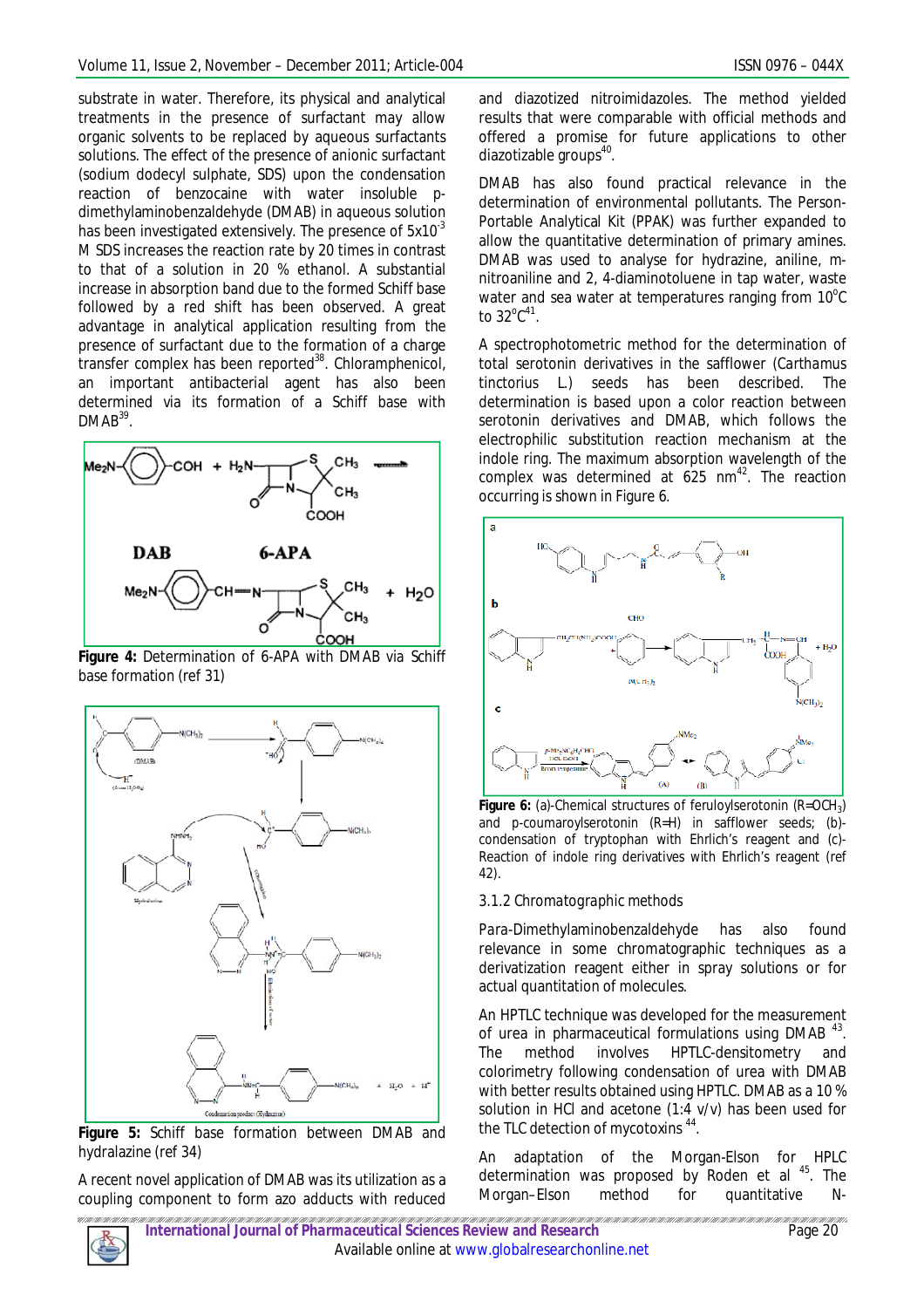acetylhexosamine analysis is a two-step procedure comprising alkali treatment of the sugar and subsequent condensation of the resulting chromogens with DMAB to yield a colored product. The three predominant components, isolated by preparative HPLC, all gave a purple color on addition of DMAB, indicating that they were Morgan–Elson chromogens. The HPLC profile of alkali-treated *N*-acetylmannosamine was identical to that of the products generated from *N*-acetylglucosamine, as was expected because of the elimination of the asymmetry at C-2 during formation of the chromogens.

A liquid chromatographic (LC) method for the analysis of sulfamethazine (SMT) in complete swine and cattle feed was collaboratively studied. The method uses postcolumn derivatization with DMAB and detection at 450 nm. The authors recommended the method for AOAC INTERNATIONAL Official First Action status<sup>46</sup>.

A method is described for the HPLC determination of phenylpropanolamine (PPA) based on precolumn derivatization with DMAB and elution from Phenomenex C-18 column with methanol–water and detection by spectrophotometry at 418 nm. Linear calibration was obtained with 9.4–46.9 µg mL<sup>-1</sup> with a detection limit of 4.7 ng mL<sup>-1</sup>. Vitamin B<sub>12</sub> and rifampicin when present together with PPA separated completely and could be determined simultaneously<sup>47</sup>.

### *3.1.3 Spot Tests and Test Strips*

DMAB has also found usefulness in the spot tests or chemical functional group tests of some compounds either in solution form or as impregnated test strips. Validation procedures were described for 12 chemical spot tests including cobalt thiocyanate, Dille–Koppanyi, Duquenois–Levine, Mandelin, Marquis, nitric acid, DMAB, ferric chloride, Froehde, Mecke, Zwikker and Simon's (nitroprusside) for drugs of abuse. The validation procedures include specificity and limit of detection. Depending on the specificity of each color test, between 28 to 45 drugs or chemicals were tested in triplicate with each of the 12 chemical spot tests<sup>48</sup>. Likewise, gelatinous solidified layers of the photographic film were used for the immobilization of analytical reagents for detection and determination of reductants and primary aromatic amines. It was shown, that the films with immobilized iron(III)-Dipy or iron(III)-Phen complexes as test films for reductants and films with immobilized aldehydes (vanillin, DMAB) as the test films for primary aromatic amines can be used. The improving of reagents immobilization in the presence of sodium dodecyl sulphate micelles was obtained. The suggested test films for the determination of ascorbic acid, analgin (dipyrone), novocaine and streptocide in drugs were examined successfully $^{49}$ .

# **3.2 Biochemical Applications**

Erhlich's reagent derived its first set of applications in most biochemical applications. In particular, the use of the reagent has been the age-long method for the detection of indoles by microorganisms as well as the

secretion of such compounds as tryptophan, serotonin and hydroxyproline from living tissues or cell cultures. This section therefore reviews the various applications of DMAB as a biochemical tool for analysis.

DMAB as presented in Kovacs' reagent is still the reagent of choice for the detection of indole produced by microorganisms and which is particularly useful for identifying the Enterobacteriaceae family. Indole is generated by reductive deamination from tryptophan *via* the intermediate molecule indolepyruvic acid. Tryptophanase catalyzes the deamination reaction, during which the amine  $(-NH<sub>2</sub>)$  group of the tryptophan molecule is removed. Final products of the reaction are indole, pyruvic acid, ammonia  $(NH_3)$  and energy. Pyridoxal phosphate is required as a coenzyme.

Like many biochemical tests on bacteria, results of an indole test are indicated by a change in color following a reaction with an added reagent. Pure bacterial culture must be grown in sterile tryptophan or peptone broth for 24-48 hours before performing the test. Following incubation, add 5 drops of Kovacs' reagent (isoamyl alcohol, *p*-Dimethylaminobenzaldehyde,

concentrated hydrochloric acid) to the culture broth. A variation on this test using Ehrlich's reagent (using ethyl alcohol in place of isoamyl alcohol, developed by Paul Ehrlich) is used when performing the test on nonfermenters and anaerobes. A positive result is shown by the presence of a red or red-violet color in the surface alcohol layer of the broth. A negative result appears yellow. A variable result can also occur, showing an orange color as a result. This is due to the presence of skatole, also known as methyl indole or methylated indole, another possible product of tryptophan degradation. Indole-Positive Bacteria that test positive for cleaving indole from tryptophan include: *Aeromonas hydrophilia*, *Aeromonas punctata*, *Bacillus alvei*, most *Citrobacter* sp., *Edwardsiella* sp., *Escherichia coli*, *Flavobacterium* sp., *Haemophilus influenzae*, *Klebsiella oxytoca*, *Proteus* sp. (not *P. mirabilis*), *Plesiomonas shigelloides*, *Pasteurella multocida*, *Pasteurella pneumotropica*, *Streptococcus faecalis* and *Vibrio* species. Bacteria which give negative results for the indole test include: *Actinobacillus* spp., *Aeromonas salmonicida*, *Alcaligenes* sp., most *Bacillus* sp., *Bordetella* sp., *Enterobacter* sp.,*Lactobacillus* spp., most *Haemophilus* sp., most *Klebsiella* sp., *Neisseria* sp., *Pasteurella haemolytica*, *Pasteurella ureae*, *Proteus mirabilis*, *Pseudomonas* sp., *Salmonella* sp., *Serratia*  sp., *Yersinia* sp.50, 51 Kitasato's discovery that *Escherichia coli* could be distinguished from *Klebsiella* species (*Aerobacter aerogenes*) by virtue of its ability to produce indole initiated the detection of indole production as an accepted analytical tool for the bacteriologist<sup>52</sup>. The use of *p*-dimethylaminobenzaldehyde for this purpose, first applied by Bohme $53$ , modified by Kovacs $54$ , and later refined by Gadebusch and Gabriel<sup>55</sup>, has become the accepted method for the detection of this metabolite in cultures. Thus, Edwards and Ewing<sup>56</sup> and Kauffmann<sup>57</sup>

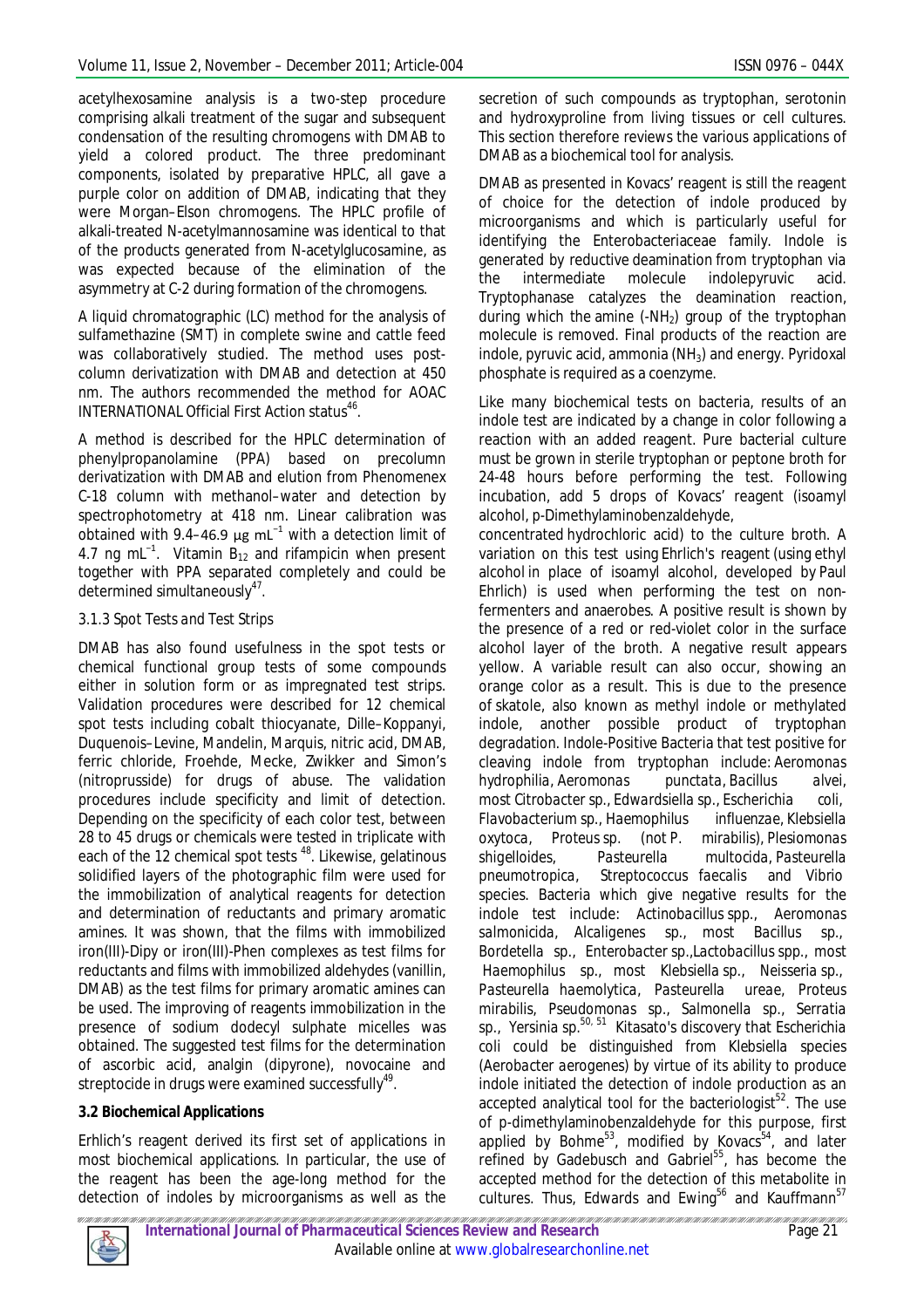recommended the use of the simple Kovacs' test (p-DAB, direct). The Manual of Microbiological Methods <sup>58</sup> indicates Gore's<sup>59</sup> modification is more specific than the aforementioned Kovacs' test. The indole reaction is illustrated in Figure 7.



**Figure 7:** The indole reaction by bacteria

Hyaluronidase (HAase) activity has also been assessed by the use of DMAB. The colorimetric Morgan–Elson assay method, which is based upon the generation of a new reducing N-acetyl-D-glucosamine terminus with each cleavage reaction, is most widely employed but is yet insensitive. The colorimetric method was reinvestigated and established the fluorimetric Morgan–Elson assay for HAase activity, with the optimized tetraborate reagent. Human serum HAase was easily characterized it along with its optimum pH and kinetic parameters $^{60}$ .

The kynurenine (KYN) pathway of tryptophan (TRP) degradation on gene transcription of inducible nitric oxide synthase (iNOS) and nitric oxide (NO) production in chicken interferon gamma (ChIFN-γ)-stimulated and nonstimulated chicken macrophage cell line HD11 has also been investigated spectrophotometrically using DMAB<sup>61</sup>.

GM2 ganglioside, β-GalNAc-(1-4)-[α-Neu5Ac-(2-3)-]β-Gal- (1-4)-β-Glc-(1-1)-Cer, is the main ganglioside in the brain of Tay-Sachs patients. GM2 ganglioside was extracted from a Variant B Tay-Sachs human brain, purified to homogeneity of the oligosaccharide moiety by silica gel chromatography. It was further fractionated for the first time into the molecular species differing in the ceramide structures by reverse-phase flash chromatography. The GM2 ganglioside species were characterized by gaschromatography, nuclear magnetic resonance spectroscopy, and mass spectrometry. Gangliosides on the TLC plate were made visible by spraying the plate with a DMAB followed by heating at 120 $^{\rm o}$ C for 20 min $^{\rm 62}$ .

A natural agglutinin from the serum of Indian white shrimp (*Fenneropenaeus indicus*) was isolated and its chinitase activity was assessed using DMAB reagent. This assay involves release of N-acetylgalactosamine (GlcNAc) from colloidal chitin upon enzymatic hydrolysis by

chitinase present in the sample (*Fenneropenaeus indicus* agglutinin), and then detection of released GlcNAc by *p*dimethylaminobenzaldehyde (DMAB) reagent. The absorbance of the samples was read at 585 nm against the reagent blank<sup>63</sup>.

Collagen integrity is often assayed by a measurement of the content of hydroxyproline and DMAB has also found wide applications in this regard<sup>64</sup>. The biochemical composition and biomechanical properties of articular cartilage from 53 human thumb carpometacarpal (CMC) joints from cadavers aged 20 to 79 years were measured and studied in normal, mildly fibrillated, and advanced osteoarthritic (OA) joints Colorimetric analysis was then used to measure the OH-Pro content when the residues were oxidized with chloramines-T reagent to form a compound that reacted with the  $\mathsf{DMAB}^{65}.$ 

Allografts of articular cartilage are both used clinically for tissue-transplantation procedures and experimentally as model systems to study the physiological behaviour of chondrocytes in their native extracellular matrix. Longterm maintenance of allograft tissue is challenging. The overall collagen content was assessed by measuring the *ortho*-hydroxyproline (OHP) content *via* dimethylamino benzaldehyde and chloramine T assay<sup>66</sup>.

In measuring some common biochemical bone turnover parameters in menopausal women, Sachdeva *et al*<sup>67</sup> used 5 % solution of DMAB in propanol to determine hydroxyproline content. Likewise the presence of DMABreactive substances has been used to provide a tissue measure of integrated hyperglycaemia over prolonged periods of time in streptozotocin-diabetic rats<sup>68</sup> .

DMAB has also been used as a reagent in studying many enzyme activities especially those related to the semisynthesis of antibiotics. The soluble penicillin G acylase (PGA) from *Bacillus megaterium* was used for the synthesis of cefaclor. The enzyme activity was determined by a spectrophotometric assay with DMAB as a colorimetric substrate<sup>69</sup>.

Simple and sensitive spectrophotometric and radiochemical procedures were described for the assay of acetyl-CoA: arylamine N-acetyltransferase (NAT: EC 2.3.1.5) which catalyzes the reaction acetyl CoA + arylamine - N-acetylated arylamine + CoASH. The methods were applicable to crude tissue homogenates and blood lysates<sup>70</sup>.

The effective production of 7-aminocephalosporanic acid (7-ACA) is a matter of concern in the pharmaceutical industry because it is a starting material for the synthesis of semi synthetic cephalosporin. Therefore screening for new source of cephalosporin acylase positive bacteria is very important. The cephalosporin acylase can be found in several *Pseudomonas* sp. and other bacteria. To facilitate the attempts of obtaining the microorganisms with higher cephalosporin acylase activity from natural environments, development of new and specific methods for screening environmental microorganisms with

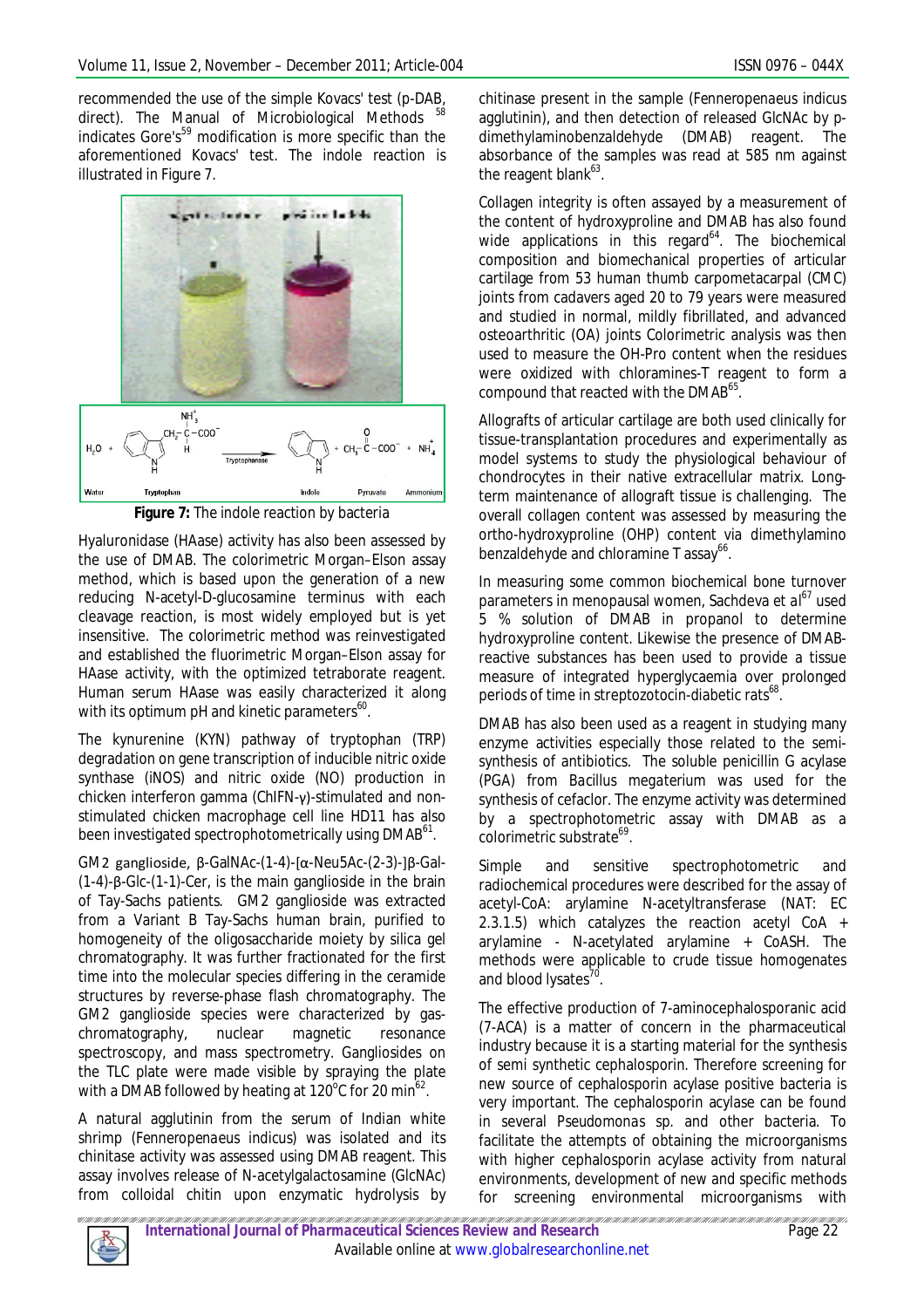cephalosporin acylase activity is very important. For detection of microorganisms with cephalosporin acylase activity, bacteria were grown for 3 day; then each colony on the plate was exposed to chloroform vapour for 15 min, scraped with a toothpick, and suspended in 100 µL of GL-7ACA (1 mg of GL-7ACA or cephalosporin C per ml of 0.1 M phosphate buffer [pH 7.0]) in a well of a microtitre dish. The mixture was incubated at 37°C for 60 min, and the reaction was terminated by addition of 120 µL of acetic acid : 4.25 M NaOH (2:1), followed by addition of 40 uL of *p*-dimethylaminobenzaldehyde (0.5% in methanol). *Para*-dimethylaminobenzaldehyde forms a yellow condensation product with 7-ACA or cephalosporin  $C^{71}$ .

A grapelike odour is often of diagnostic importance in detecting the growth of *Pseudomonas aeruginosa* in culture and in burn wounds. The compound responsible for the odour has been identified as 2 aminoacetophenone (2AA) by mass spectroscopy. Although the grape odour is sometimes difficult to detect in culture media, gas chromatographic, fluorimetric, and colorimetric methods can be utilized to assay 2 aminoacetophenone production in a variety of media. Its synthesis occurs relatively early in the growth cycle. It has proved easy and convenient to detect 2 aminoacetophenone excretion by *P. aeruginosa* after 24 h of incubation on blood agar plates employing a fluorimetric assay of ether extracts of the agar medium. Thin-layer chromatograms of authentic 2AA and ether extracts of alkaline culture media yielded single, yellow spots at the position of 2AA when the developed chromatograms were sprayed with Ehrlich reagent (1 g of *p*-dimethylaminobenzaldehyde in a solution containing 25 mL of HCl and 75 mL of methanol) $^{72}$ .

In order to study enzyme immobilization on chitosan activated with glutaraldehyde, aiming to produce a cheap biocatalyst, two different immobilization strategies were studied: one-point and multipoint covalent attachment to the solid matrix. The multipoint covalent attachment derivative had an 82% immobilization yield. Enzyme activity was assessed *via* colorimetric analysis using  $DMAB^{73}$ .

The various factors and conditions that can lead to production of mutant strains of microorganisms have also been studied by adopting DMAB as a reagent for monitoring one metabolite or another. Two mutants have been described in which the synthesis of tryptophanase is unusually insensitive to catabolite repression. Transductants were purified and grown overnight in L-broth. The addition of DMAB showed whether or not indole (made by Tna+ but not Tna- strains) was present<sup>74</sup>.

The chemical modification of penicillin G acylase (PGA) obtained from a mutant of *Escherichia coli* ATCC 11105 was studied in order to identify the catalytically essential amino acid residues of the enzyme. The modification of PGA by serine specific phenylmethylsulphonylfluoride

(PMSF) and tryptophan specific *N*-bromosuccinimide (NBS) resulted in the complete inactivation of the enzyme. DMAB method was used for kinetic enzyme. DMAB method was used for investigations instead of the hydroxyl amine method $^{75}$ .

The effects of the I5 polyol compounds on the thermostability of penicillin G acylase (PGA) from a mutant of *Escherichia coli* ATCC 11105 were investigated by monitoring acylase activity with DMAB $^{76}$ .

The effect of pHs between 2.0 and 10.0 on the inactivation kinetics of penicillin G acylase (PGA) obtained from a mutant of *Escherichia coli* A TCC 11105 and the stabilization of enzyme against pH by chemical crosslinking with dimethyladipimidate (DMA) were studied with enzyme activity monitored with DMAB method $^{77}$ .

The induction of ergot alkaloid synthesis at enzymatic level was studied by measuring the level of tryptophan using the DMAB method<sup>78</sup>.

# **3.3 Some Biomedical Applications**

DMAB has also been utilized for the biomedical analysis of endogenous substances. Diagnostic tests on 102 male patients suspected with cannabis abuse were done. Liquid-liquid extraction of cannabinoids from urine was done and screened by Duquenois-Levine, fast blue B salt and p-dimethylaminobenzaldehyde (p-DMAB) tests. All the results were confirmed by high performance thin layer chromatography (HPTLC). Samples were considered positive for cannabis based on the positive indication in colour test and by detection of 11-nor- $\Delta^9$ tetrahydrocannabinol-9-carboxylic acid (THC-COOH) on HPTLC <sup>79</sup> . Likewise, *p*-amino compounds in acidic and ethanolic solution combine directly with DMAB to yield a yellow product. The color formation is pH sensitive, with an optimal pH zone. This has been used for analyzing biological fluids for primary arylamines and especially for the determination of *p*-aminohippuric acid in renal function studies $^{80}$ . This method is a modification of previously developed method for sulphanilamide<sup>81</sup> and *p*aminohuppuric acid $^{82}$  in clinical samples.

# **3.4 Synthetic Applications**

DMAB has found a profound use in many synthetic designs as a suitable carbonyl donor and for the introduction of *para*-dimethylaminobenzene substituents into many synthetic compounds. The formation of most reported Schiff bases- imines, hydrazones and semicarbazones have all adopted DMAB as one of the aldehyde donors. This section of this paper reviews some of the synthetic applications where DMAB has found relevance in their designs.

# **3.4.1 Schiff bases**

Perhaps the major synthetic application of DMAB has been in the formation of varied types of Schiff bases. Schiff bases are formed by the condensation of a carbonyl group with an amino donor. The general synthetic pathway for these compounds is presented in Figure 8.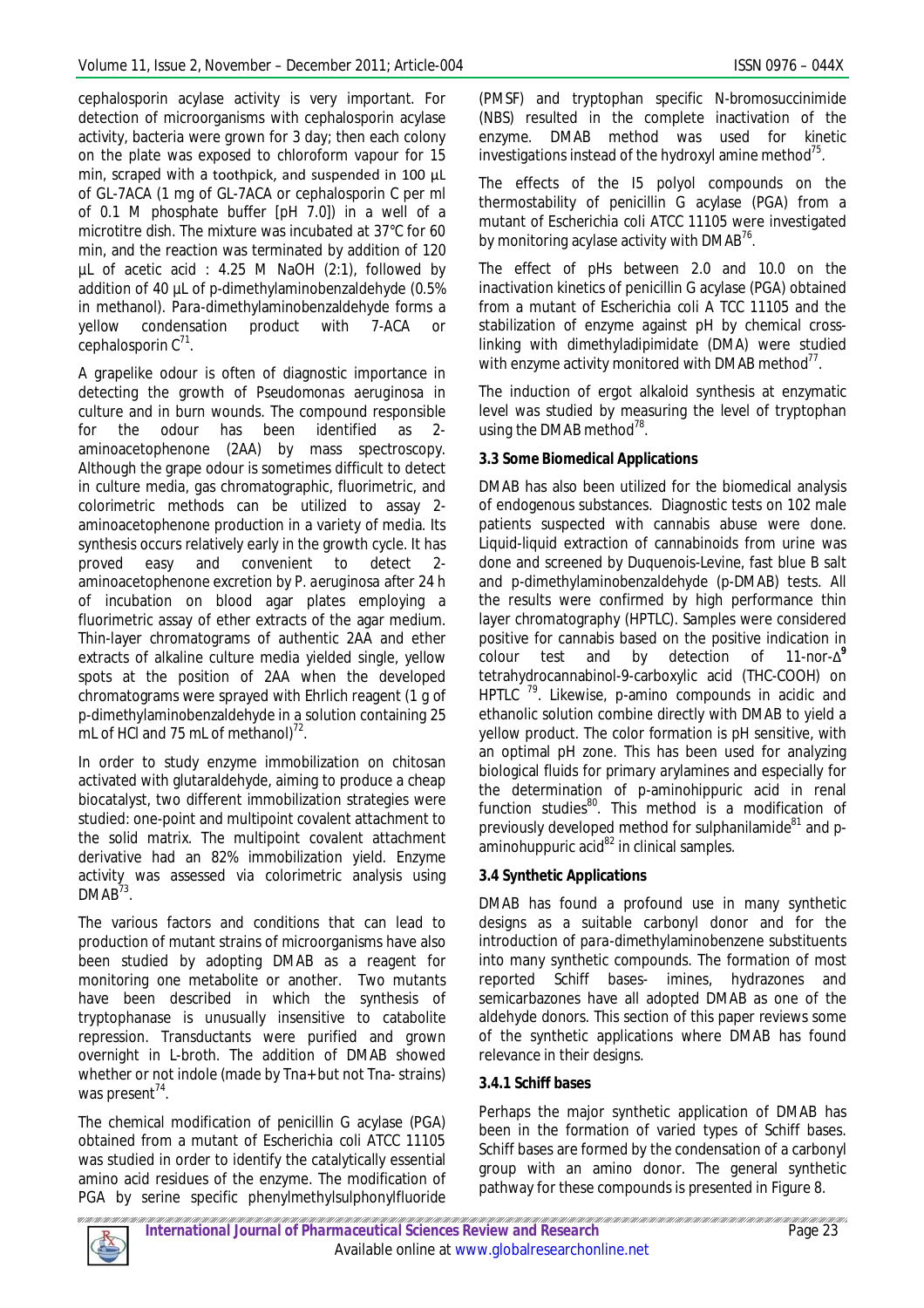

**Figure 8:** General Synthetic Pathway for Schiff bases and related compounds

A 1-(4-dimethylaminobenzyl)-2-(4-dimethylaminophenyl) benzimidazole was synthesized by the reaction of DMAB and *o*-phenylenediamine. The structure was established by X-ray crystallography and found not to be the regularly reported rearrangement product, N, N`-bis(4 dimethylaminobezylidene)-benzene-1,2-diamine $^{83}$ .

Complexes of Iron, Cobalt, Nickel and Zinc ions with the Schiff base derived from DMAB and *o*-aminobenzoic acid were synthesized and investigated by several techniques using elemental analysis (C,H,N), molar conductance measurements, infrared and electronic spectra. The elemental analysis data suggest the stoichiometry to be 1:1 [M:L] ratio formation<sup>84</sup>.

Similarly, a novel N-Substituted-phenyl-1,2,3- triazole-4 acylhydrazone was prepared by the condensation of DMAB with 1-Phenyl-1H-1,2,3-triazole-4-carbohydrazide. The new compound was found to have profound antiplatelet aggregation properties<sup>85</sup>.

DMAB has also been used for the synthesis of thermotropic substances. In one of such synthesis, a new series of Schiff base esters, (dimethylamino)benzylidene-40-alkanoyloxyanilines containing even number of carbons at the end group of the molecules  $(C_{n-1}H_{2n-1}COO, n = 6, 8, 10, 12, 14, 16, 18)$ were synthesized. The compounds were monotropic liquid crystals. It was also found that the end groups of the molecules had effect on the mesomorphic properties<sup>86</sup>.

In another application, a series of neutral bis-ligand  $Cu<sup>II</sup>$ ,  $Ni<sup>II</sup>$ , Pd<sup>II</sup> and Pt<sup>II</sup> chelates with Schiff base ligands derived from S-benzyldithiocarbazate and DMAB were prepared and characterized. The Schiff base acts as a single negatively charged bidentate ligand forming stable neutral metal complexes. Magnetic and spectroscopic data suggest a square-planar structure for the Ni<sup>II</sup>,  $Pd<sup>II</sup>$ and  $Pt<sup>II</sup>$  chelates. Also, ESR spectral and variable temperature magnetic susceptibility data support the square-planar structure of Cu<sup>ll</sup> chelate<sup>87</sup>.

Arulmurugan et al recently presented a comprehensive review of majority of Schiff bases and their metal<br>complexes synthesised, characterised both complexes synthesised, characterised both physicochemically and pharmacologically. Majority of these Schiff bases are produced using DMAB with other amino donors<sup>88</sup>.

Aldehyde imines, the simplest of all Schiff bases, are not stable at room temperature, undergoing condensation and polymerization reactions. However, in an application of DMAB, dimethylaminobenzaldimine–zinc-bis (pentafluorothiophenolate) was obtained from the reaction of DNAB with ammonia-contaminated zincbis(pentafluorothiophenolate) and characterized by a structure determination. Zinc effects the catalytic formation and stabilization of the aldimine by complexation<sup>89</sup>. The structures and molecular projections of the compounds are presented in Figure 9.



**Figure 9:** Structures and molecular projections of Zinc-Aldimine, (a): ring-parallel conformers in 2a, 2b and 2c(1). (b): ring-separated conformer in 2c(2) (ref 89).

### **3.4.2 Semicarbazones**

Second-order nonlinear optical (NLO) materials have been attracting considerable attention due to their broad applications in optoelectronics, such as optical frequency conversion and optical parameter oscillator. It has long been recognized that molecular chromophores could exhibit a second-order NLO response several orders of magnitude larger than that of inorganic compounds, such as potassium dihydrogen phosphate and lithium niobate. In this regard, DMAB thiosemicarbazone was synthesised alongside others with DMAB thiosemicarbazone showing the largest first-order molecular hyperpolarizabilities (β) $^{90}$ .

Similarly, a new series of 2-[(phenylmethylene) hydrazono]-4-oxo-3-phenyl-5 thiazolidineacetic acids were synthesized. Benzaldehyde 4-phenyl-3 thiosemicarbazones substituted (including DMAB) were also obtained and used as intermediate to give the title compounds. All synthesized compounds were characterized by IR, <sup>1</sup> H and <sup>13</sup>C NMR. The *in vitro* anti-*Toxoplasma gondii* activities of the compounds were evaluated with IC<sub>50</sub> ranging from 0.05-1nM $^{91}$ .

# **3.4.3 Dye Synthesis**

DMAB has also found application in the synthesis of various dyes with different possible applications. The pyrimidinetrione system of barbituric acid may be envisaged as a potentially useful fragment in the design of new cyanine dyes. Conjugation of the carbonyl groups of

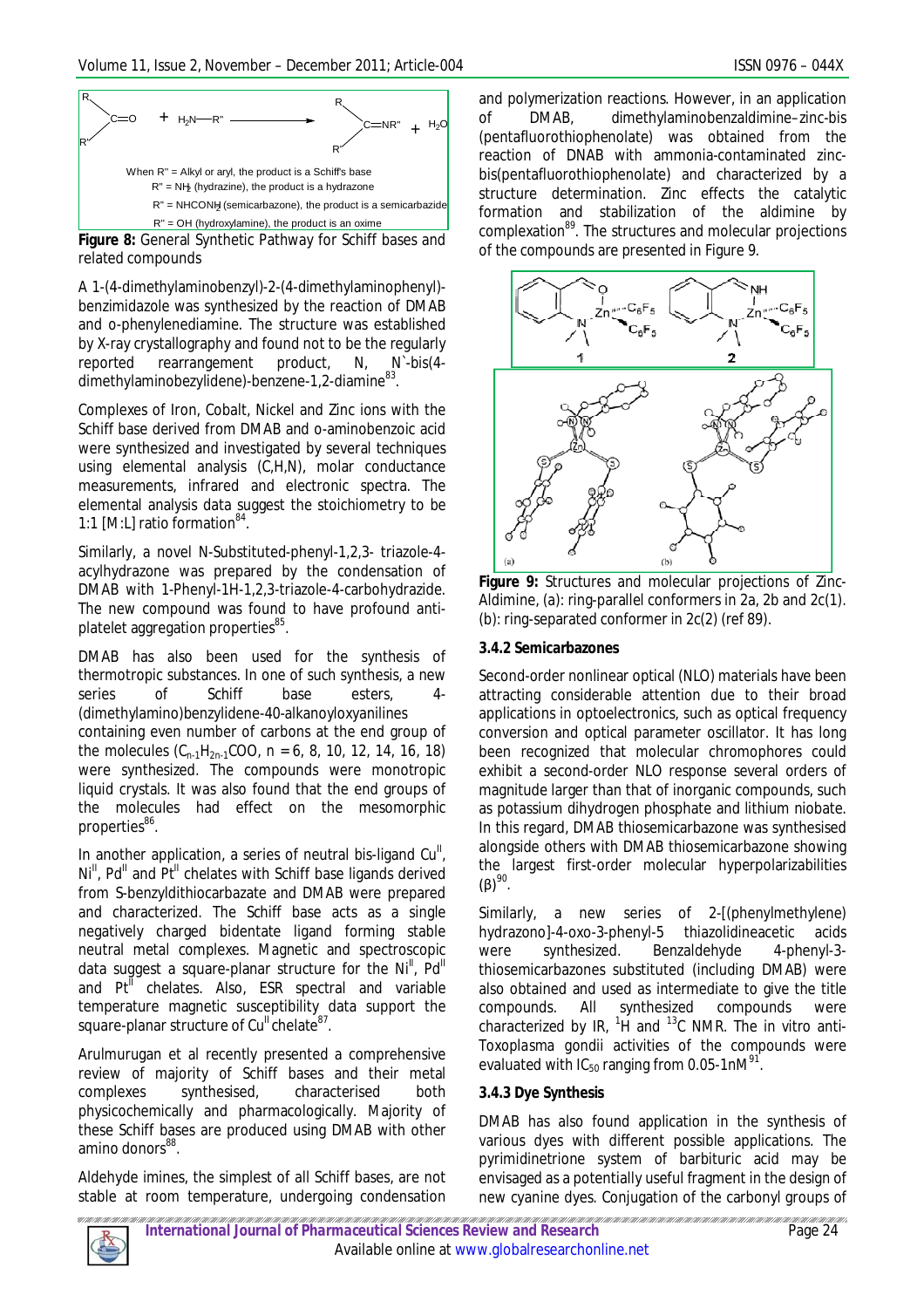this ring system with a nitrogen or oxygen atom of another fragment by means of a polymethine chain should lead to new dyes with interesting spectroscopic properties. The preparation and the solvatochromic behaviour of two dyes, obtained by condensation of N,N` dimethylbarbituric acid with DMAB and with 4,4`-bis(*N*,*N*dimethylamino)benzophenone (Michler's ketone) have been described $^{92}$ . The structures of the dyes and their ionic forms in protic solvents are presented in Figure 10.



**Figure 10:** Merocyanine-type dyes from barbituric acid derivatives (a)-the two dyes and (b)-various ionic forms in protic solvents (ref 92).

The synthesis and characteristic absorption spectra of 2,3,8-trisubstituted-indeno[2,1 b]thiophene compounds have been reported. Cyclization of 3-dicyanovinyl-indan-1-one with sulphur gave 2-amino-8-oxo-8H-indeno[2,1 b]thiophene-3-carbo-nitrile compound. The reaction of the latter with malononitrile and with ethyl cyanoacetate gave the indeno[2,1-b]thiophene derivatives. The absorption maxima of these compounds changed very significantly by the introduction of various substituents on the 8-position of indeno[2,1-*b*]thiophenes ring system. The preparations of the corresponding azomethine dyes and azo disperse dyes were also reported. Three azomethine dyes were prepared by condensation reaction of nitrile and thiophenes derivatives with  $DMAB^{93}$ .

Cyclic 1,3-diones like Meldrum's (2,2,-dimethyl-1,3 dioxane-4,6-dione) and barbituric acid may be used as building blocks for intramolecular donor– acceptor pairs which act as solvatochromic dyes. Thus, condensation of DMAB with N,N-dimethylbarbituric acid leads to the formation of merocyanine. In this regard, The preparation of the 5-(4-N,N-dimethylaminobenzylidene)-2,2-dimethyl-1,3-dioxane-4,6-dione, a dye derived from Meldrum's acid, was described, and its solvatochromic behaviour compared with that of an analogous derivative of barbituric acid  $94$ . The dye was particularly found to be sensitive both to the dipolarity–polarizability and the acidity of the medium.

Cyanines are a class of dyes whose chemical structure is characterized by two nitrogen atoms (one of which is positively charged), which are separated by a conjugated bridge formed by a carbon framework. The importance of these dyes stems from their wide use in industries for many years as spectral sensitizers for silver halide photography, in optical disks as recording media, as photorefractive materials, in laser devices and even as anti-tumour reagents. One of the cyanine dyes was prepared by coupling bromooctanoic acid with γ-picoline, which was then condensed with DMAB to afford the desired product as red solid <sup>95</sup>.

A series of novel 4-oxo-4,6,7,8-tetrahydropyrrolo[1,2 *a*]thieno[2,3-d]pyrimidinium and 5-oxo-1,2,3,5 tetrahydropyrrolo[2,1-b]quinazoliniumstyryl dyes were synthesized. For preparing of studied dyes the standard method of styrylcyanines synthesis was modified. Spectral-luminescent properties of obtained dyes in the free state and in the presence of nucleic acids and BSA were studied. It was shown that *p*-dimethylaminostyryls based on 4-oxo-4,6,7,8-tetrahydropyrrolo[1,2-*a*]thieno [2,3-*d*]pyrimidinium with aliphatic substituents in 2 and 3 positions demonstrated RNA binding preference. These dyes in the presence of RNA significantly enhance emission intensity and could be used as RNA-specific fluorescent probes. Besides, the fluorescence emission after two-photon absorption of dye-RNA complexes in buffer solutions was measured<sup>%</sup>. One of the dyes was formed by a condensation reaction with DMAB.

# **3.4.4. Miscellaneous Synthetic Applications**

*Para*-dimethylaminobenzaldehyde has found some other useful synthetic applications which do not fall under the categorization stated in the paragraphs above. Thus, this section reviews some other important synthetic applications of DMAB.

Azulene and its derivatives constitute a highly interesting class of compounds due to the fused 5–7 bicyclic aromatic ring system. These compounds are regarded as one of the representative examples of non-benzenoid aromatic hydrocarbons, which were found to be reluctant to undergo Diels–Alder reactions but easily susceptible to various electrophilic substitution reactions such as acylation, halogenation, nitration, azo-coupling and aminomethylation most easily at the C-1 and/or C-3 position. In particular, naturally occurring guaiazulene (1: 1,4-dimethyl-7-isopropylazulene) possesses low oxidation potential ( $E^{ox}$  +0.65 V vs SCE) in comparison with those of azulene ( $E^{0x}$ +0.88 V vs SCE) and other alkylazulenes ( $E^{0x}$ +0.88– +0.67 V vs SCE), and is an interesting compound from the viewpoint of the creation of novel functional materials, with a delocalized p-electron system possessing a 3-guaiazulenyl group (Gu<sup>3</sup>), which serves as an electron donor. Thus, reaction of guaiazulene with DMAB in methanol in the presence of tetrafluoroboric acid gives the title mono-carbocation compound, [4- (dimethylamino) phenyl] -3-guaiazulenyl methylium tetrafluoro borate, in 90% yield .

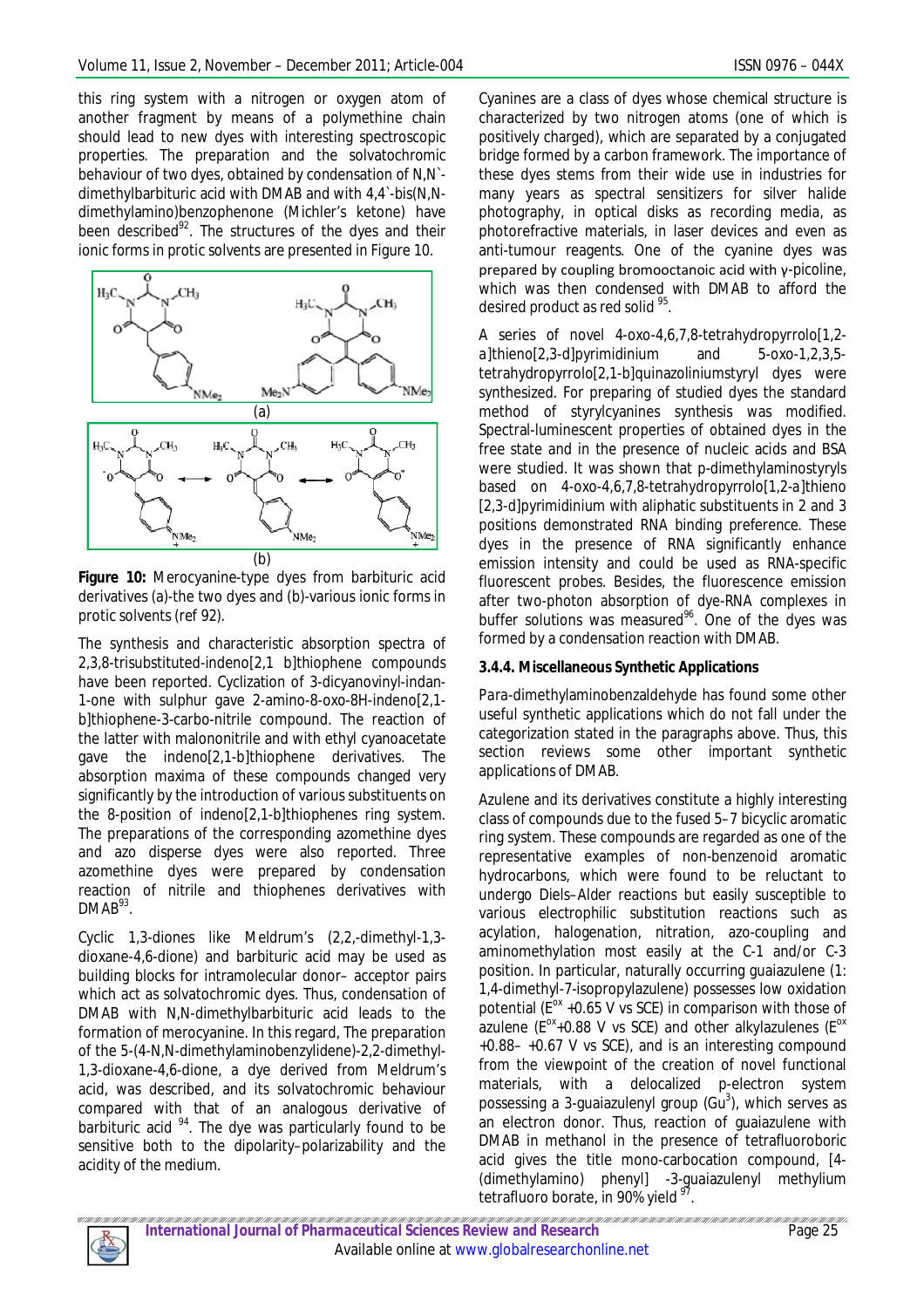Search for new materials with high optical nonlinearities has been the important task because of their practical application in harmonic generation, amplitude and phase modulation, switching and other signal processing devices. In this regard, an organic nonlinear optical material, 4-chloro-4-dimethylamino-benzylidene aniline (CDMABA), was synthesized by the condensation of the *p*chloroaniline and *p*-dimethylaminobenzaldehyde. Solubility of CDMABA was determined in acetone at different temperatures. Single crystals were grown by the solvent evaporation method from acetone solution at room temperature. Grown crystal was subjected to FTIR, FTRaman and <sup>1</sup>H NMR spectral analyses to confirm the synthesized compound. The range and percentage of optical transmission was ascertained by recording UV– Vis-NIR spectrum<sup>98</sup>.

A novel and simple fluorophore, *p*dimethylaminobenzaldehyde thiosemicarbazone (DMABTS), was prepared in order to find available fluorescent chemosensor for mercuric ion in aqueous solution. DMABTS emitted fluorescence at 448 nm in aqueous solution and its fluorescence intensity was completely quenched upon interaction with  $Hg^{2+}$  ions, which should be attributed to the 1:1 complex formation between DMABTS and  $Hg^{2+}$ . The coexistence of several transition metal ions and anions did interfere with the fluorimetric titration of  $Hg^{2+}$  ion by less than 4 % in the emission change<sup>99</sup>.

Hybrid mixed metal oxalates of general formula  $[M_2^{\phantom a]]}$  $M^{II}(C_2O_4)_6$ [DAMS]<sub>4</sub>.2DAMBA. 2H<sub>2</sub>O, where  $M^{III}$  = Rh, Fe,  $Cr$ ;  $M^{\text{II}}$  = Mn, Zn; DAMBA = *para*-dimethylamino benzaldehyde and [DAMS<sup>+</sup>] = trans-4-(4- dimethylamino styryl)-1-methylpyridinium, belong to a new family of multifunctional materials displaying both very high second harmonic generation (SHG) efficiency and tunable magnetic properties. Cariati et al reported the preparation and magnetic characterization of the new Ni<sup>II</sup> members of this family <sup>100</sup>.

DMAB has also found practical relevance in the crosscoupling reaction of arylbromides and chlorides<sup>101</sup>, reductive C-alkylation of barbituric acid derivatives in the presence of palladium and platinum catalysts $102$  as well as in the reductive mono-alkylation of nitroaryls $^{103}$ .

Oniţa et al recently reported the synthesis of Aminophosphonates as potential herbicides for which DMAB served as one of the precursors. The antioxidant activity was tested in experimental assays with DPPH• (1,1-diphenyl-2-picryl-hydrazyl) and the potential to function as herbicides, in red blood cells membrane destruction experiments. Regarding the reaction with DPPH•, at least 3 aminophosphonates are better antioxidants than 2,6-di-tert-butyl-4-methylphenol (BHT). Aminophosphonates' capacity to function as herbicide (demonstrated through their haemolytic activity) is given by the presence in their structure of some shorter aliphatic substituents and / or more benzene nuclei<sup>104</sup>.

#### **4.0 MISCELLANEOUS APPLICATIONS**

This part of this review reports some other applications where DMAB has been utilized either as a synthetic precursor or reagent for analysis. The formation of an alcohol from the reaction of DMAB with pyrrole derivatives having intact CH-group in the  $\alpha$  or  $\beta$  position relative to the cyclic NH-group have been reported and DMAB reagent was utilised for the spectrophotometric determination of 2-phenylindole by Gillio-Tos *et al*<sup>105</sup>. In a similar procedure, Adegoke and Osoye<sup>106</sup> found that reactive methylene centres generated by artemisinin derivatives (artesunate and dihydroartemisinin) *in situ* in an acidic medium produced a purple-coloured solution which was used for the full colorimetric determination of these important antimalarial agents.

DMAB has also been used for the histochemical demonstration of tryptophan and related compounds<sup>107</sup>.

### **5.0 OVERVIEW OF THE UTILITY STATUS AND FUTURE PROSPECTS**

This paper has made attempt to review the many diverse applications of DMAB which spanned over a century. DMAB because of its peculiar structural features has found applications in synthetic, biochemical, biomedical and analytical sciences. Its use in these respects is gradually increasing and some of the age-long applications of this reagent are experiencing some new modifications. The relevance of this compound in microbiology and analytical chemistry has been unparalled by any other reagent in history. It behoves to opine that the relative lack of toxicity of this compound has made it more useful in these fields. However, the synthesis of DMAB appears unnecessarily too lengthy and one believes that the challenge for synthetic chemists will be to devise some simpler pathways for its synthesis. The future prospect of this reagent is still bright as its unique properties of being oxidizable and reducible will lend it to more usefulness. When a need for a dimethylamino substituted benzene molecule is arises DMAB comes handy and useful. Its ability to form condensation products readily with a wide range of chemical groupings such as amines, carboxylates and other aldehydes will make it more relevant in synthetic design and processes. Its recent application as a coupling component in our laboratory for the spectrophotometric determination of diazotized nitroimidazoles has further opened up another area of research into its utilization for which ready applications in the third world economies will be possible. The reaction also has a potential of being used as a precolumn derivatization procedure and for which analysis of pharmaceuticals in dosage forms and biological fluids will be possible.

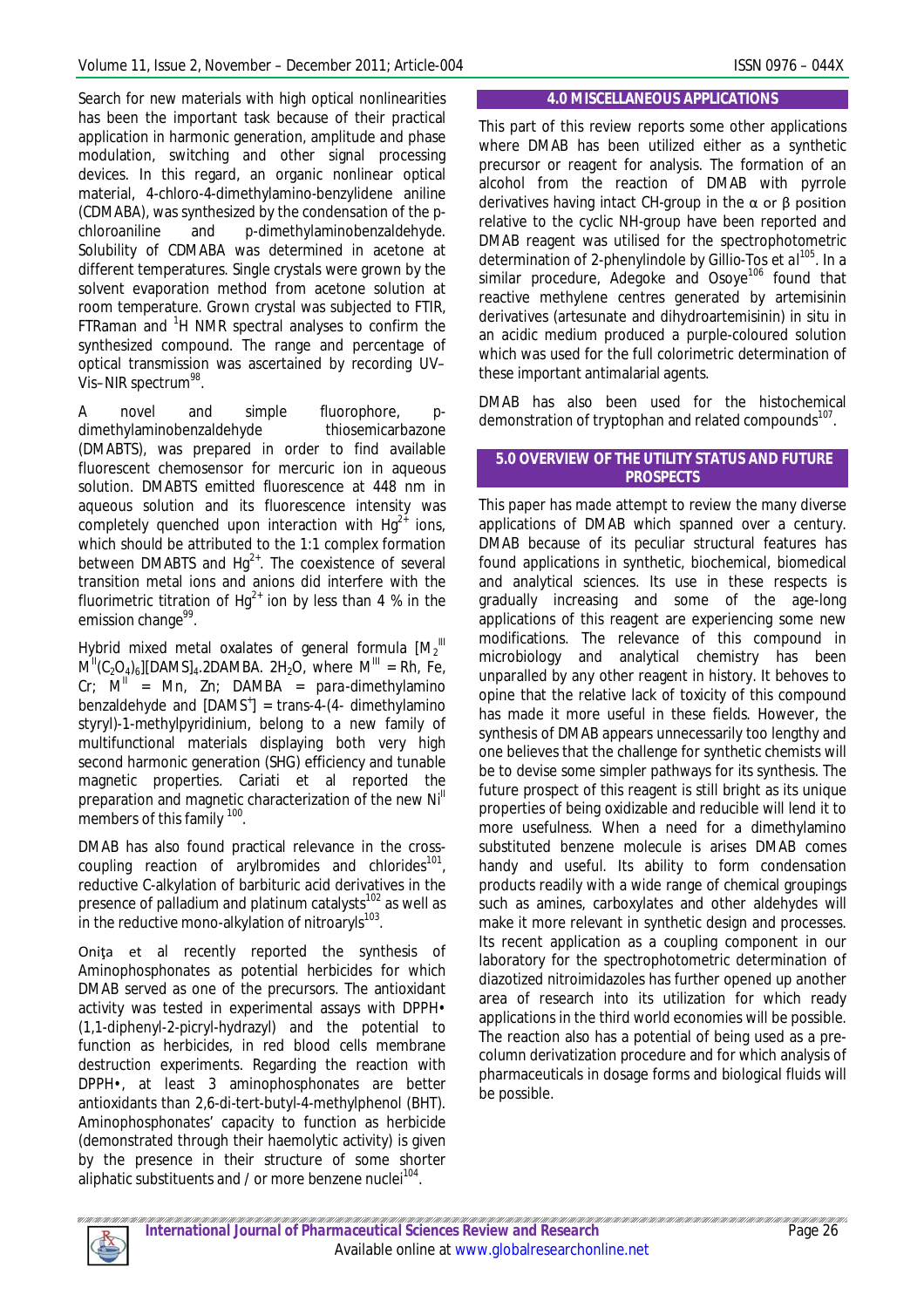#### **REFERENCES**

- 1. An introduction to Aldehydes and ketones, http://www.chemguide.co.uk/organicprops/carbonyls/background .html#top (Date accessed 23rd July 2011)
- 2. Aldehydes, www.britannica.com/EBchecked/topic/13527/ aldehyde/277601/Properties-of-aldehydes (Date accessed 23<sup>rd</sup> July 2011).
- 3. Ullmann and Frey, Ber. 37, 858,1904; Organic Syntheses, Coll. Vol. 1, p.214 (1941); Vol. 2, p.17 (1922)*.* http://www.orgsynth.org/orgsyn/prep.asp?prep=cv1p0214 (date accessed 20<sup>th</sup> July 2011).
- Ingvaldsen T, Bauman L, Note on the preparation of para-Dimethylaminobenzaldehyde, The Journal of Biological Chemistry, XLI (2), 1919, 1-2.
- 5. Rosencrance JG, Jagodzinski PW, Infrared and Raman spectra and vibrational assignments for 4-(dimethylamino) benzaldehyde and its zinc complex, Spectrochim. Acta 42A, 1986, 869-879.
- 6. Krieger RM, Jagodzinski PW, Catalytic oxidation of 4- (dimethylamino)benzaldehyde by gold nanoparticles. Part I: Reaction characterization, Journal of molecular structure 876, 2008, 56-63.
- 7. Chattopadhyay N, Van der Auweraer M, De Schryver FC, Determination of the nature of the lowest triplet state of the intramolecular charge-transfer probes DMABN and DMABA by laser-induced optoacoustic spectroscopy, Chemical Physics Letters 279, 1997, 303-308.
- 8. 8. Kundu S, Chattopadhyay N, Twisted intramolecular charge transfer of dimethylaminobenzaldehyde in c -cyclodextrin cavity, Journal of Molecular Structure 344, 1995, 151-155.
- 9. Trzesowska A, *P*-Dimethylaminobenzaldehyde semicarbazone: The bonding abilities of imine nitrogen atom, Journal of Molecular Structure 917, 2009, 125-132.
- 10. He Meng S, Liang P, Tan ZC, Ji Song Y, Lia L, Wang L, Heat capacity and thermodynamic properties of *p*-dimethylaminobenzaldehyde, Thermochimica Acta 342, 199, 47-51.
- 11. Darwish IA, Hussein SA, Mahmoud AM, Hassan AI, Spectrophotometric determination of H<sub>2</sub>-receptor antagonists via their oxidation with cerium(IV), Spectrochimica Acta Part A 69, 2008, 33–40.
- 12. Adegoke OA, Balogun BB, Spectrophotometric Determination of Some Quinolones Antibiotics following Oxidation with Cerium Sulphate, International Journal of Pharmaceutical Sciences Review and Research 4(3), 2010,1-10.
- 13. Satınsky D, Sklenarova H, Huclova´ J, Karlıcek R, Determination of bopindolol by sequential injection technique with spectrophotometric detection IL Farmaco 58,2005, 1057-1062.
- 14. Pesez M, Bartos J, Colorimetric and Fluorimetric Analysis of Organic Compounds and Drugs. Marcel Dekker, New York, 1974.
- 15. Kakac B, Vejdelek ZJ Handbuch der Kolorimetrie, I, II (Kolorimetrie in der Biologie, Biochemie und Medizin), Gustav Fischer Verlag, Jena, 1962–1966.
- 16. Kakac B, Vejdelek ZJ, Handbuch der photometrischen Analyse, Organische Verbindungen. Verlag Chemie, Weinheim, 1977.
- 17. Vejdelek ZJ, Kakac B, Farbreaktionen in der spektrophotometrischen Analyse organischer Verbindungen, I, II. Gustav Fischer Verlag, Jena (1980–1982) Ergänzungsband I, II, 1969–1973.
- 18. Pesez M, Poirier P, Bartos J, Pratique de l'Analyse Organique Colorimetrique, Masson, Paris, 1966.
- 19. Snell FD, Snell CT, Snell CA, Colorimetric Methods of Analysis, III, IV (Organic Compounds), IIIA, IVA, van Nostrand, Princeton, 1948- 1970.
- 20. Görög S, Ultraviolet-Visible Spectrophotometry in Pharmaceutical Analysis. CRC Press, Boca Raton, 1995, pp 235–240, 190–194,
- 21. Patett F, Fischer L, Spectrophotometric assay for quantitative determination of 7-aminocephalosporanic acid from direct hydrolysis of cephalosporin C, Analytical Biochemistry 350, 2006, 304–306.
- 22. Balasingham K, Warburton D, Lilly MD, The isolation and kinetics of penicillin amidase from *Escherichia coli*, Biochim. Biophys. Acta 276, 1972, 250–257.
- 23. Bomstein J, Evans WG, Automated colorimetric determination of 6- aminopenicillanic acid in fermentation media, Anal. Chem. 37, 1965, 576–578.
- 24. Matsuda A, Komatsu K-I, Molecular cloning and structure of the gene for 7β-(4-carboxybutanamido)cephalosporanic acid acylase from a *Pseudomonas* strain, J. Bacteriol. 163,1985, 1222–1228.
- 25. Sonawane VC, Jolly RS, Vohra RM, Cephalosporin modification: an extracellular glutaryl-7-ACA-acylase from *Bacillus* sp., Biotechnol. Lett. 18, 1996, 965–968.
- 26. Lee YS, Park SS, Two-step autocatalytic processing of the glutaryl 7 aminocephalosporanic acid acylase from *Pseudomonas* sp. Strain GK16, J. Bacteriol. 180, 1998, 4576–4582.
- 27. Shibuya Y, Matsumoto K, Fuji T, Isolation and properties of 7-(4 carboxybutanamido)cephalosporanic acid acylase-producing bacteria, Agric. Biol. Chem. 45, 1981, 1561–1567.
- 28. Raju KR, Parthasarthy TN, Akella SRKM, Spectrophotometric determination of isoproturon or metoxuron using *p*dimethylaminobenzaldehyde, Analyst 115, 1990, 455–457.
- 29. Cui Y, Chang X, Zhai Y, Zhu X, Zheng H, Lian N, ICP-AES determination of trace elements after preconcentrated with *p*dimethylaminobenzaldehyde-modified nanometer SiO<sub>2</sub> from sample solution, Microchemical Journal 83, 2006, 35-41.
- 30. Mediena HAA, Erian AW, Kinetic studies of the condensation of aromatic aldehydes with 5-N-benzoylamino-1,3,4-thiadiazole-2 acetonitrile, and their spectrophotometric determination Microchemical Journal 65, 2000,31-38
- 31. Yatsimirskaya NT, Sosnovskaya IN, Yatsimirisky AK, Spectrophotometric determination of 6-Aminopenicillanic and 7- Aminocephalosporanic Acids as the Schiff bases with *para*-Dimethylaminobenzaldehyde in the presence of sodium dodecyl sulphate micelles, Analytical Biochemistry 229, 1995, 249-255.
- 32. Shewale JG, Kumar KK, Ambekar GR, Evaluation of determination of 6-aminopenicillane acid by *p*-dimethylaminobenzaldehyde. Biotechnol Tech 1, 1987, 69–72.
- 33. El Walily AFM, Abdine HH, Razak OA, Zamel S, Spectrophotometric and HPLC determination of secnidazole in pharmaceutical tablets, Journal of Pharmaceutical and Biomedical Analysis 22, 2000, 887- 897.
- 34. Adegoke OA, Nwoke CE, Spectrophotometric Determination of Hydralazine using *p*-Dimethylaminobenzaldehyde, Journal of the Iranian Chemical Society, 5 (2), 2008, 316-323.
- 35. Annapurna V, Jyothi G, Rambabu C, Sailaja BBV, Spectrophotometric Determination of Ceftiofur Hydrochloride Using N-Bromosuccinimide and *p*-Dimethylaminobenzaldehyde. E-Journal of Chemistry 6(3), 2009, 763-769.
- 36. 36. Khalil RA, Jalil AH, Abd-Alrazzak AY, Application of a Schiff Base Derived from Sulfanilamide as an Acid-Base Indicator, J. Iran. Chem. Soc. 6(2), 2009, 345-352
- 37. Gaggini F, Porcheddu A, Reginato G, Rodriquez M, Taddei M, Colorimetric Tools for Solid-Phase Organic Synthesis, J. Comb. Chem. 6, 2004, 805-810.
- 38. Khalil RA, Hussain SA, Surfactant Enhanced Reaction between Benzocaine and *p*-Dimethylaminobenzaldehyde: Kinetic Study and Its Analytical Application,The Arabian Journal for Science and Engineering, Volume 35 (2A), 2010, 55-66.
- 39. Eboka CJ, Smart J, Adelusi SA, An alternative colorimetric method for the determination of chloramphenicol, Trop. Journal of Pharmaceutical Research 2(2), 2003, 215-221.

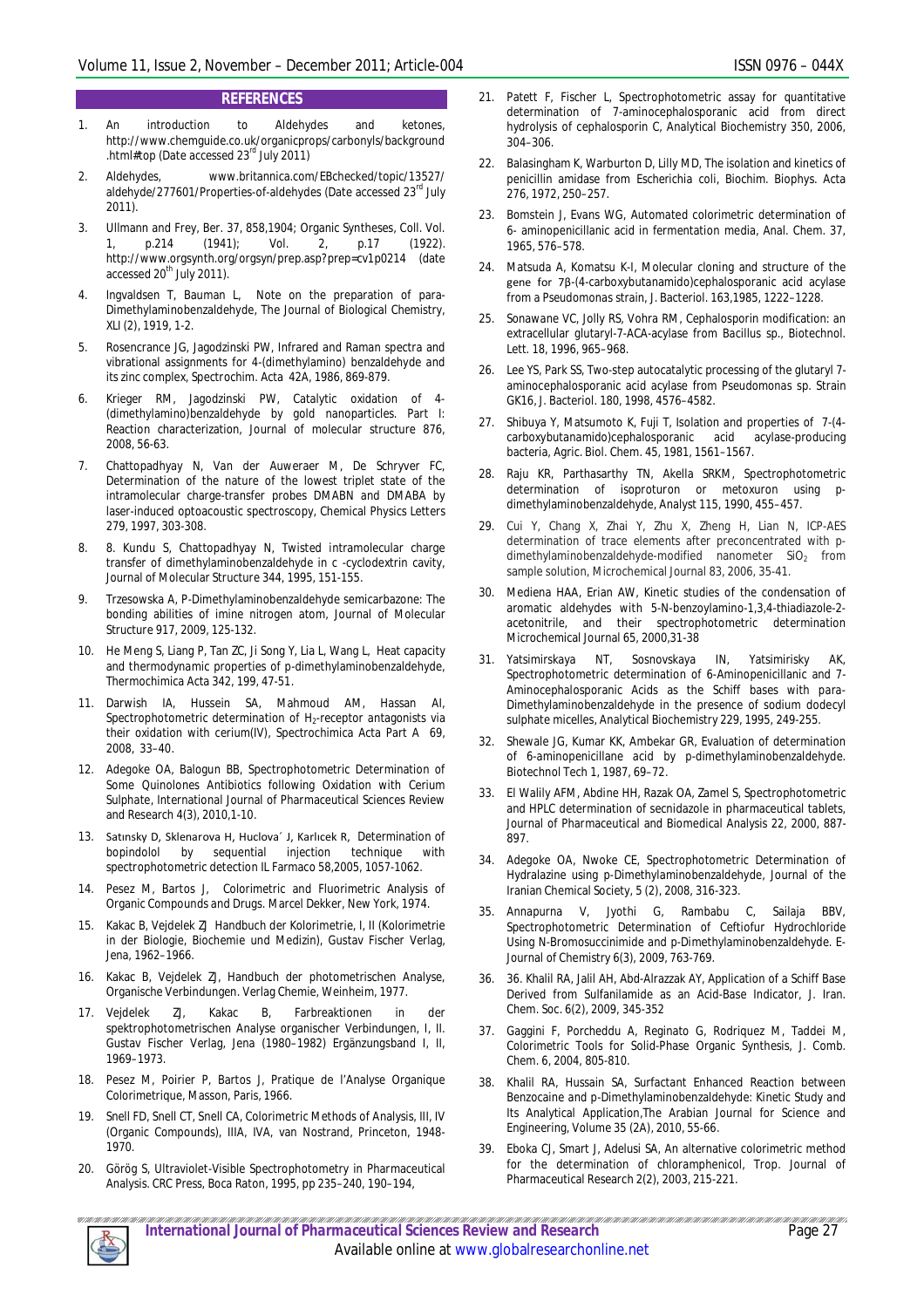- 40. Adegoke OA, Umoh OE , A new approach to the spectrophotometric determination of metronidazole and tinidazole using *p*-dimethylaminobenzaldehyde, Acta Pharmaceutica 59 (4), 2009, 407-419.
- 41. Kasitu GC, Bissonnette MC, Goldthorp M, Fingas MF, Bklanger JMR, Pare JRJ, Expansion of the capabilities of the Person-Portable Analytical Kit (PPAK), Journal of Hazardous Materials 43, 1995, 129-139.
- 42. Jin Q, Shan L, Yue J, Wang X, Spectrophotometric determination of total serotonin derivatives in the safflower seeds with Ehrlich's reagent and the underlying color reaction mechanism, Food Chemistry 108, 2008, 779-783.
- 43. Knorst MT, Neubert R, Wohlrab W, Analytical Methods for measuring Urea in Pharmaceutical formulations, Journal of Pharmaceutical and Biomedical Applications 15, 2008,1627-1632.
- 44. Lin L, Zhang J, Wang P, Wang Y, Chen J, Thin-layer chromatography of mycotoxins and comparison with other chromatographic methods, Journal of Chromatography A 815, 1998, 3-20.
- 45. Roden L, Yu H, Jin J, Ekborg G, Estock A, Krishna NR, Livant P, Analysis of the Morgan–Elson Chromogens by High-Performance Liquid Chromatography, Analytical Biochemistry 254, 1997, 240- 248.
- 46. Smallidge RL, Albert K, Determination of Sulfamethazine in Swine and Cattle Feed by Reversed-Phase Liquid Chromatography with Post-Column Derivatization: Collaborative Study, Journal of AOAC International 83 (2), 2000, 260-268.
- 47. Rind FMA, Khuhawar MY, Rajper AD, HPLC determination of phenylpropanolamine in pharmaceutical preparations using 4 dimethylaminobenzaldehyde as a derivatizing reagent, Journal of Pharmaceutical and Biomedical Analysis 26, 2001, 331-336.
- 48. O'Neal CL, Crouch DJ, Fatah AA, Validation of twelve chemical spot tests for the detection of drugs of abuse, Forensic Science International 109, 2000, 189-201.
- 49. Loginova LP, Yu Konovalova O, Test films for test-determinations on the base of reagents, immobilized in gelatinous gel, Talanta 77, 2008, 915-923.
- 50. MacFaddin JF, Biochemical Tests for Identification of Medical Bacteria, Williams & Wilkins, 1980, pp 173 - 183.
- 51. Isenberg HD, Sundheim LH, Indole reactions in Bacteria, The Journal of Biological Chemistry 75, 1958, 682-690.
- 52. Kitasato S, Die negative Indolreaktion der Typhusbazillen im Gegensatz zu anderen Bazillenarten. Z. Hyg. Infektionskrankh., 7, 1889, 515-525.
- 53. Bohme A, Die Anwendung der Ehrlichschen Indolreaktion fur bacteriologische Zwecke. Centr. Bakteriol. Parasitenk. I. Abt., 40, 1906, 133-192.
- 54. Kovacs N, Eine vereinfachte Methode zum Nachweis der Indolbildung durch Bacterien. Z. Immunitatsforsch., 55, 1928, 311- 315.
- 55. Gadebusch HH, Gabriel S, Modified stable Kovacs reagent for the detection of indol. Am. J. Clin. Pathol., 26, 1956, 1373-1375.
- 56. Edwards PR, Ewing WH, Identification of enterobacteriaceae. Burgess Publishing Co., Minneapolis. 1955.
- 57. Kauffmann F, Enterobacteriaceae, Ed. 2. Ejnar Munksgaard, Copenhagen, Denmark, 1954.
- 58. Manual of microbiological methods, Society of American Bacteriologists. McGraw-Hill Book Company, Inc., New York, 1957.
- 59. 59. Gore SN, The cotton wool plug test for indole, Indian J. Med. Research 8, 1921, 505-507.
- 60. Takahashi T, Ikegami-Kawai M, Okuda R, Suzuki K, A fluorimetric Morgan–Elson assay method for hyaluronidase activity, Analytical Biochemistry 322, 2003, 257-263.
- 61. Kujundzic RN, Lowenthal JW, The role of tryptophan metabolism in iNOS transcription and nitric oxide production by chicken

macrophage cells upon treatment with interferon gamma, Immunology Letters 115, 2008, 153-159.

- 62. Mauri L, Valsecchi M, Casellato R, Su-Chen Li, Yu-Teh Li, Sonnino S, Procedure for separation of GM2 ganglioside species with different ceramide structures by a flash reversed-phase silica gel liquid chromatography, Journal of Chromatography B 796, 2003,1-10.
- 63. Maheswari R, Mullainadhan P, Arumugam M, Isolation and characterization of an acetyl group-recognizing agglutinin from the serum of the Indian white shrimp *Fenneropenaeus indicus*, Archives of Biochemistry and Biophysics 402, 2002, 65-76.
- 64. Reddy GK, Enwemeka CS, A Simplified method for the analysis of hydroxyproline in biological tissues, Clinical Biochemistry 29, 2002,225-229.
- 65. Rivers PA, Rosenwasser MP, Mow VC, Pawluk RJ, Strauch RJ, Sugalski MT, Ateshian GA, Osteoarthritic Changes in the Biochemical Composition of Thumb Carpometacarpal Joint Cartilage and Correlation with Biomechanical Properties, The Journal of Hand Surgery Vol. 25A (5), 2000, 889-898.
- 66. Bian L, Lima EG, Angione SL, Ng KW, Williams DY, Xu D, Stoker AM, Cook JL, Ateshian GA, Hung CT, Mechanical and biochemical characterization of cartilage explants in serum-free culture, Journal of Biomechanics 41, 2008, 1153-1159.
- 67. Sachdeva A, Seth S, Khosla AH, Sachdeva S, Study of some Common Biochemical Bone Turnover Markers in Postmenopausal Women, Indian Journal of Clinical Biochemistry 20 (1), 2005, 131- 134.
- 68. Stefek M, Gajdosik A, Gajdosikova A, Krizanova L, *p*-Dimethylaminobenzaldehyde-reactive substances in tail tendon collagen of streptozotocin-diabetic rats: temporal relation to biomechanical properties and advanced glycation end product (AGE)-related fluorescence, Biochimica et Biophysica Acta 1502, 2000, 398-404.
- 69. Yang L, Wei D-Z, Enhanced enzymatic synthesis of a semi-synthetic cephalosporin, cefaclor, with *in situ* product removal, Biotechnology Letters 25, 2003, 1195-1198.
- Andres HH, Klem AJ, Szabo SM, Weber WW, New Spectrophotometric and Radiochemical Assays for Acetyl-CoA: Arylamine N-Acetyltransferase Applicable to a Variety of Arylamines, Analytical Biochemistry 145, 1985, 367-375.
- 71. Tanomand A, Abeshov R, Farajnia S, Determination of cephalosporin acylase activity by biological and colorimetric method in bacteria, African Journal of Biotechnology 8 (23), 2009, 6697-6699.
- 72. Cox CD, Parker J, Use of 2-Aminoacetophenone Production in Identification of *Pseudomonas aeruginosa*, Journal of Clinical Microbiology 9 (4), 1979, 479-484.
- 73. Adriano WS, Filho EHC, Silva JA, Giordano RLC, Gonçalves LRB, Stabilization of Penicillin G Acylase by Immobilization on Glutaraldehyde-Activated Chitosan, Brazilian Journal of Chemical Engineering 22 (4), 2005, 529-238.
- 74. Yudkin MD, Mutations in *Escherichia coli* that Relieve Catabolite Repression of Tryptophanase Synthesis. Mutations Distant from the Tryptophanase Gene, Journal of General Microbiology 92, 1976, 125-132.
- 75. Kazan D, Erarslan A, Identification of catalytically essential amino acid residues of penicillin G acylase obtained from a mutant of *Escherichia coli* ATCC 11105, Process Biochemistry 36, 2001, 861- 867.
- 76. Erarslan A, The Effect of Polyol Compounds on the Thermostability of Penicillin G Acylase from a Mutant of Escherichia coli ATCC 11105, Process Biochemistry 30 (2), 1995, 133-139.
- 77. Kazan D, Ertan H, Erarslan A, Stabilization of Penicillin G Acylase Against pH by Chemical Cross-Linking, Process Biochemistry 31(2), 1996, 135-140.
- 78. Krupinski VM, Robbers JE, Floss HG, Physiological Study of Ergot: Induction of Alkaloid Synthesis by Tryptophan at the Enzymatic Level, Journal of Bacteriology 125 (1), 1976, 158-165.